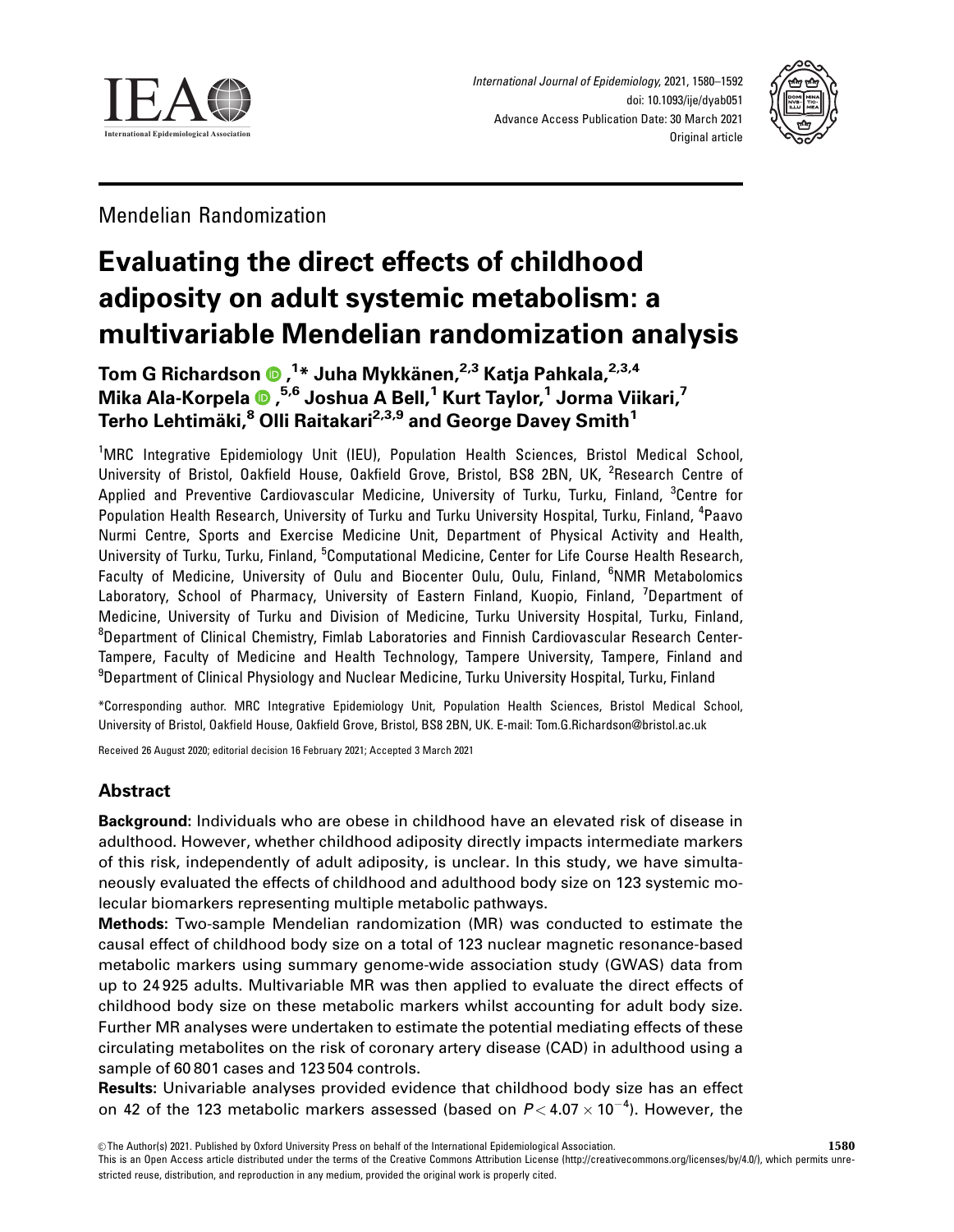<span id="page-1-0"></span>majority of these effects (35/42) substantially attenuated when accounting for adult body size using multivariable MR. We found little evidence that the biomarkers that were potentially influenced directly by childhood body size (leucine, isoleucine and tyrosine) mediate this effect onto adult disease risk. Very-low-density lipoprotein markers provided the strongest evidence of mediating the long-term effect of adiposity on CAD risk. Conclusions: Our findings suggest that childhood adiposity predominantly exerts its detrimental effect on adult systemic metabolism along a pathway that involves adulthood body size.

Key words: Childhood adiposity, Mendelian randomization, metabolic biomarkers, Young Finns Study, cardiometabolic disease

#### Key Messages

- Children with obesity typically have a higher risk of developing cardiometabolic disease in later life, which can be preceded by metabolic dysfunction. However, there is increasing evidence that lifestyle changes can be enforced to help to mitigate this conferred risk by reducing weight during adolescence.
- In this study, we evaluated whether childhood adiposity has any lasting effect on 123 nuclear magnetic resonancebased measures of systemic metabolism using an approach known as multivariable Mendelian randomization.
- The vast majority of effects between childhood adiposity and circulating metabolites drastically attenuated when accounting for adulthood adiposity (35 out of 42). This suggests that adiposity influences these markers due to a persistent, long-term effect of remaining overweight for many years in life.
- Circulating metabolites related to very-low-density lipoprotein particles provided the strongest evidence of mediating the long-term effect of adiposity on coronary artery disease risk, whereas high-density lipoprotein-related metabolites provided very weak evidence of a mediatory role.
- The biomarkers which showed the strongest evidence of an independent effect of childhood adiposity (amino acids leucine, isoleucine and tyrosine) provided little evidence that they have a downstream influence on disease risk in adulthood.

## Introduction

The rising prevalence of childhood obesity contributes greatly to global healthcare burdens.<sup>1,2</sup> Data from the International Childhood Cardiovascular Cohort Consortium suggest that children who are obese who then remain obese as adults have an increased risk of cardiometabolic disease in adulthood. In contrast, children with obesity who do not go on to be obese as adults may have a risk similar to that of non-obese children.<sup>3</sup> Separating the effects of childhood and adult body size in populations is extremely challenging, however, particularly given that individuals who are overweight during childhood typically remain so as adults. $4,5$  Furthermore, as diseases such as coronary artery disease (CAD) are preceded by metabolic dysregulation, $6-8$  $6-8$  $6-8$  and because obesity itself is difficult to reduce, $\frac{9}{7}$  $\frac{9}{7}$  $\frac{9}{7}$  it is also increasingly important to identify molecular biomarkers responsible for mediating effects of adiposity on disease risk.

We recently demonstrated that the challenge of separating effects of adiposity at different life stages can be addressed using human genetics by applying an approach known as multivariable Mendelian randomization  $(MR)$ .<sup>[10](#page-10-0)–[12](#page-10-0)</sup> This method exploits the random assortment of genetic alleles within a population to disentangle the effects of multiple closely related exposures (e.g. body size at different life stages) on disease risk. Moreover, under the principles of MR, these genetic variants are inherited quasi-randomly at conception and are thus robust to con-founding and reverse causation.<sup>[13,14](#page-10-0)</sup>

As illustrated in [Figure 1A](#page-2-0), MR can be applied in a univariable setting to estimate the effects of childhood body size on complex traits and disease outcomes (e.g. a circulating biomarker or CAD). This is referred to as the 'total effect' of child body size, which does not account for adult body size in the model. Previously, we identified strong evidence of a total effect of child body size on adult CAD risk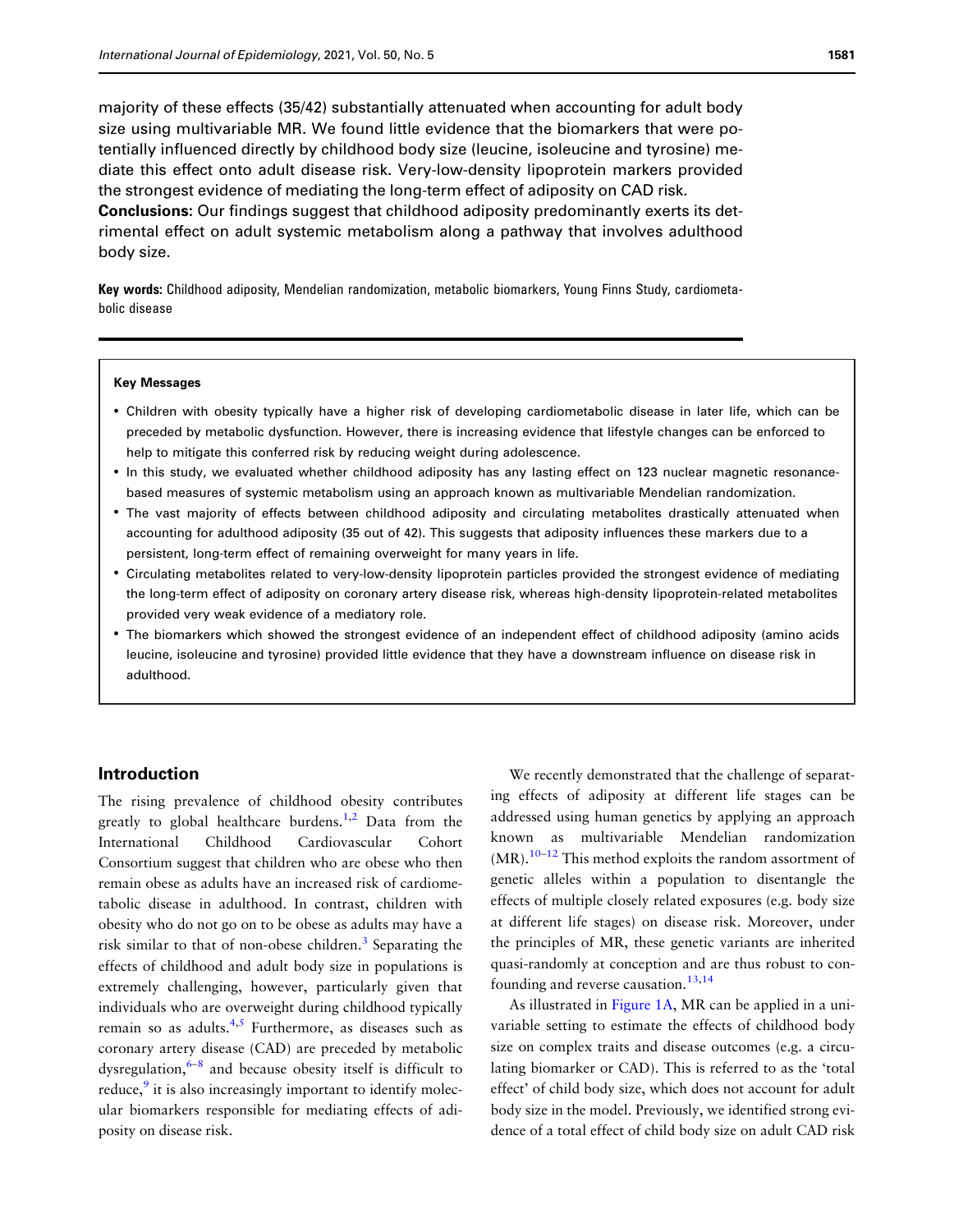<span id="page-2-0"></span>

Figure 1. Schematic causal graphs used to illustrate (A) univariable Mendelian randomization (MR) analyses used in this study to estimate total effects between childhood body size and circulating metabolites, (B) multivariable MR analyses to estimate direct effects of childhood body size of circulating metabolites and (C) applying the same multivariable framework to estimate the indirect effects on circulating metabolites mediated along the causal pathway via adult body size. The highlighted arrows on these graphs illustrate the causal effect of childhood body size on the outcome being estimated in MR analyses. The textured arrows and grey shading indicate the effects that MR is typically robust to in comparison to observational analyses.

[odds ratio (OR): 1.49 per change in child body size category, 95% confidence interval (CI): 1.33 to  $1.68$ ].<sup>[10](#page-10-0)</sup> Multivariable MR allows the effects of child and adult body size to be simultaneously estimated (Figure 1B and C), making it possible to estimate the 'direct effect' of childhood body size that is not mediated via adult body size (Figure 1B). Similarly, the 'indirect effect' can also be estimated, which is the contribution mediated along the causal pathway via adult body size (Figure 1C). For example, in the previous analysis on CAD risk, effect estimates from the univariable analysis attenuated to the null when accounting for adult body size (OR: 1.02, 95% CI : 0.86 to 1.22), suggesting that child obesity affects CAD only indirectly via adult obesity. Observational associations between childhood obesity and adult CAD may therefore be explained by individuals remaining obese into adulthood. There is strong support from the literature for this indirect effect on  $CAD<sub>15</sub><sup>15</sup>$  although fewer studies have investigated the independent effect of child adiposity on intermediate traits measured in adulthood such as circulating biomarkers of systemic metabolism.

In this study, we aimed to comprehensively estimate the direct and indirect effects of childhood body size on detailed biomarkers of systemic metabolism measured via targeted metabolomics in adulthood, $16$  and the potential role of these biomarkers in mediating risk for CAD. First, we sought to externally validate our derived genetic scores using data from the Young Finns Study (YFS) to reinforce their capability to separate child and adult body size. Next, in two-sample MR, we estimated the total effect of childhood body size on 123 metabolism-related biomarkers using univariable MR. These markers were selected as they were all captured on the nuclear magnetic resonance (NMR) panel analysed in the study by Kettunen et  $al$ , <sup>[16](#page-10-0)</sup> which have been broadly and variably associated with multiple cardiometabolic disease endpoints.[17](#page-10-0) For metabolic markers with the strongest evidence of a genetically predicted effect in this analysis, we applied multivariable MR to examine evidence of direct or indirect effects after accounting for adult body size. We next evaluated which biomarkers may potentially mediate the indirect effect of childhood body size on CAD risk that we found evidence of in our previous work.<sup>[10](#page-10-0)</sup> Finally, we investigated potential downstream consequences on a wide range of 126 traits and outcomes for markers that may be directly influenced by childhood body size.

## Methods

#### Data sources

## Validation of genetic instruments for childhood and adult body size

We previously identified genetic instruments for childhood and adult body size by undertaking a genome-wide association study (GWAS) of 453 169 individuals of European descent from the UK Biobank study.<sup>18</sup> Details have been described previously<sup>10</sup> and are described in detail in [Supplementary Note](https://academic.oup.com/ije/article-lookup/doi/10.1093/ije/dyab051#supplementary-data) S1 (available as [Supplementary data](https://academic.oup.com/ije/article-lookup/doi/10.1093/ije/dyab051#supplementary-data) at IJE online). In total, there were 295 and 557 genetic instruments detected for childhood and adult body size, respectively, based on conventional genome-wide corrections (i.e.  $P < 5 \times 10^{-8}$ ) [\(Supplementary Tables S1 and S2](https://academic.oup.com/ije/article-lookup/doi/10.1093/ije/dyab051#supplementary-data), available as [Supplementary data](https://academic.oup.com/ije/article-lookup/doi/10.1093/ije/dyab051#supplementary-data) at IJE online). Univariable and multivariable evaluations of these instruments provided strong evidence that they are unlikely to suffer from weak instrument bias based on derived F-statistics ([Supplementary](https://academic.oup.com/ije/article-lookup/doi/10.1093/ije/dyab051#supplementary-data) [Table S3,](https://academic.oup.com/ije/article-lookup/doi/10.1093/ije/dyab051#supplementary-data) available as [Supplementary data](https://academic.oup.com/ije/article-lookup/doi/10.1093/ije/dyab051#supplementary-data) at IJE online). A comparison of instruments for body size at both time points identified 75 single-nucleotide polymorphisms (SNPs) with  $P < 5 \times 10^{-8}$  at both time points and a comparison of their estimates can be found in [Supplementary Table S4](https://academic.oup.com/ije/article-lookup/doi/10.1093/ije/dyab051#supplementary-data) (available as [Supplementary data](https://academic.oup.com/ije/article-lookup/doi/10.1093/ije/dyab051#supplementary-data) at IJE online).

Validation analyses of these genetic instruments were undertaken using measured body mass index (BMI) data from the Cardiovascular Risk in YFS.<sup>19</sup> Full details of these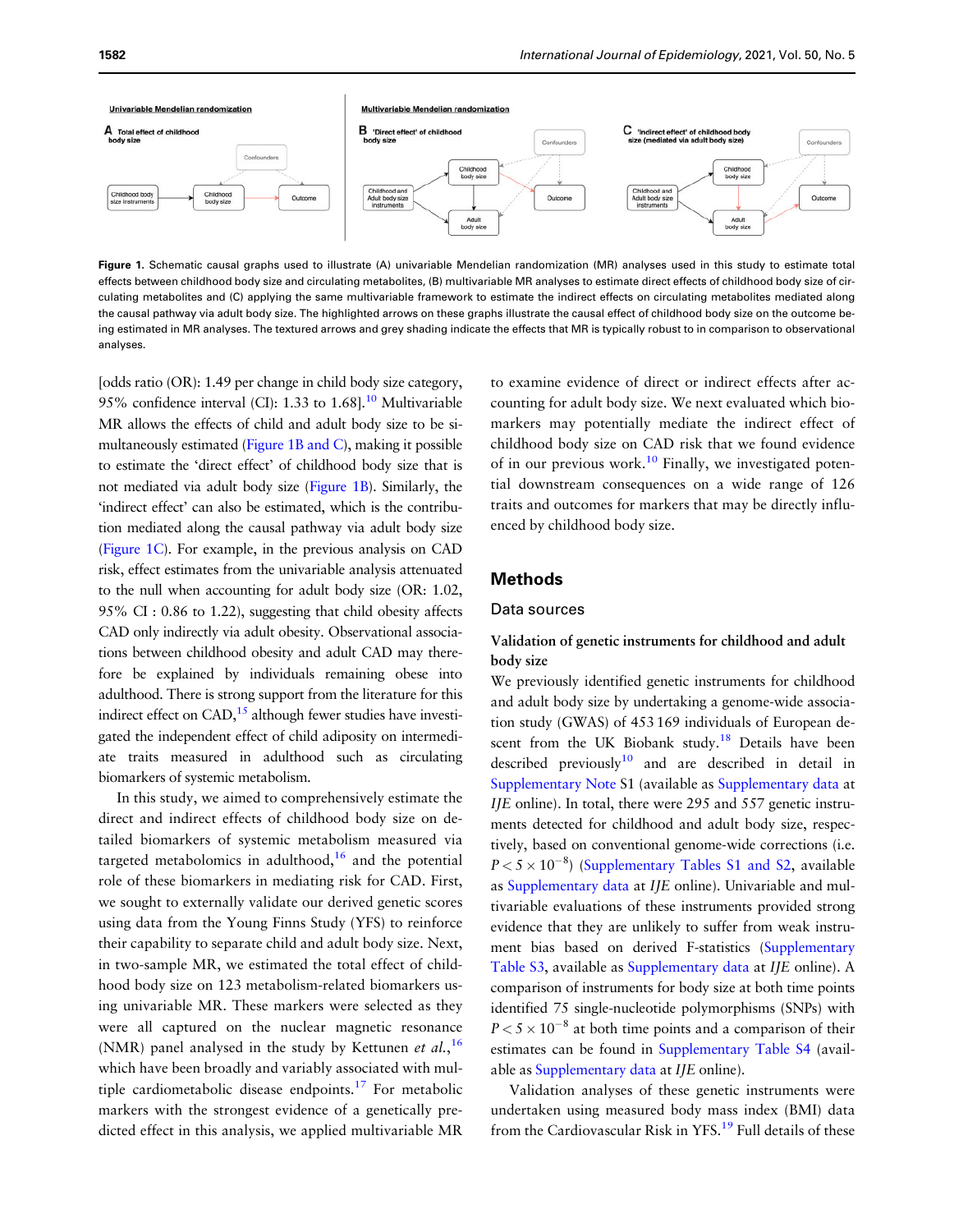<span id="page-3-0"></span>cohorts can be found in [Supplementary Note](https://academic.oup.com/ije/article-lookup/doi/10.1093/ije/dyab051#supplementary-data) S2 (available as [Supplementary data](https://academic.oup.com/ije/article-lookup/doi/10.1093/ije/dyab051#supplementary-data) at IJE online).

Summary-level data from genome-wide association studies Summary GWAS data on a total of 123 circulating metabolites measures from NMR quantified in  $\leq$ 24 925 adults from 14 cohorts (mean age range: 23.9–61.3 years) were available from the Kettunen et al. (20[16](#page-10-0)) study<sup>16</sup> (accessible at [http://www.computationalmedicine.fi/data\)](http://www.computationalmedicine.fi/data). A highthroughput NMR spectroscopy metabolomics platform was used to quantify the 123 metabolite measures, including lipids and constituents of 14 lipoprotein subclasses (total of 86 measurements), sizes of three lipoprotein particles, two apolipoproteins, 14 fatty acids and their saturation, 9 amino acids, 11 small molecules (involved in glycolysis, citric acid cycle and urea cycle) and 1 inflammatory marker. Details of the NMR metabolomics experimentation and performance have been described previously<sup>16,20[,21](#page-11-0)</sup> and applications in large-scale epidemiological studies have recently been reviewed.<sup>17</sup> These 123 traits were selected to encompass a broad range of metabolic pathways using a platform originally described by Soininen *et al.*<sup>[20](#page-10-0)</sup> and have also been broadly and variably associated with multiple cardiometabolic disease. $17$ Summary GWAS data on CAD in a sample of 184 305 (60 801 cases and 123 504 controls) were obtained from the Nikpay *et al.*  $(2015)^{22}$  $(2015)^{22}$  $(2015)^{22}$  study (accessible at [http://www.](http://www.cardiogramplusc4d.org/data-downloads/) [cardiogramplusc4d.org/data-downloads/\)](http://www.cardiogramplusc4d.org/data-downloads/).

#### Statistical analysis

## Validating genetic instruments in an external cohort of young Finns

We first evaluated validation of the genetic scores derived from the UK Biobank study that was particularly warranted given that these instruments are based on selfreported recall data. This was undertaken by investigating the capability of both childhood and adult scores to predict obesity in childhood and adulthood using age- and sexadjusted logistic-regression models in the YFS. Age- and sex-specific international BMI percentiles $^{23}$  $^{23}$  $^{23}$  were used to extrapolate cut-off points for age 3- to 18-year groups that equate to a BMI of  $30 \text{ kg/m}^2$  in adulthood ([Supplementary](https://academic.oup.com/ije/article-lookup/doi/10.1093/ije/dyab051#supplementary-data) [Table S5](https://academic.oup.com/ije/article-lookup/doi/10.1093/ije/dyab051#supplementary-data), available as [Supplementary data](https://academic.oup.com/ije/article-lookup/doi/10.1093/ije/dyab051#supplementary-data) at IJE online).<sup>[3](#page-10-0)</sup> The comparison of the UK Biobank categories for body size with those in the YFS can be found in [Supplementary](https://academic.oup.com/ije/article-lookup/doi/10.1093/ije/dyab051#supplementary-data) [Table S6](https://academic.oup.com/ije/article-lookup/doi/10.1093/ije/dyab051#supplementary-data) (available as [Supplementary data](https://academic.oup.com/ije/article-lookup/doi/10.1093/ije/dyab051#supplementary-data) at IJE online). Receiver operating characteristic (ROC) curves were generated for these analyses to determine the area under the curve (AUC) coefficients. Differences in AUC between age- and sex-adjusted logistic-regression models were estimated with the use of the DeLong algorithm.<sup>24</sup>

#### Univariable MR

We applied two-sample MR to estimate the total effect of genetically predicted childhood body size on the 123 circulating biomarkers using statistical packages within the MR-Base platform<sup>[25](#page-11-0)</sup> [\(Figure 1A\)](#page-2-0). This was undertaken using the inverse variance weighted (IVW) method, which uses all SNP–outcome estimates regressed on those for the SNP–exposure associations to provide an overall weighted estimate of the causal effect based on the inverse of the square of the standard error for the SNP–outcome association. We applied a conservative Bonferroni correction (i.e.  $P < 0.05/123 = 4.07 \times 10^{-4}$ ) as a heuristic to allow a manageable number of metabolic biomarkers that are most strongly influenced by genetically predicted childhood body size to be followed up in this study. However, downstream analyses were also repeated on all 123 biomarkers and are included in the [Supplementary Materials](https://academic.oup.com/ije/article-lookup/doi/10.1093/ije/dyab051#supplementary-data) (available as [Supplementary data](https://academic.oup.com/ije/article-lookup/doi/10.1093/ije/dyab051#supplementary-data) at IJE online) for readers interested in investigating these findings based on a less conservative threshold.

We also undertook various sensitivity analyses in this study to improve the robustness of the findings. This included applying the MR directionality test (also referred to as the 'Steiger method') to support evidence that our genetic instrument influences our exposure before our out-come as opposed to the opposite direction of effect.<sup>[26](#page-11-0)</sup> Moreover, we calculated the intercept term for the MR-Egger method for all univariable analyses to indicate whether directional horizontal pleiotropy may be driving results[.27](#page-11-0)

## Observational effect estimates and comparison with genetic estimates

A linear-regression model was fitted for each variable, with a categorized BMI variable based on the same proportions as those derived in the initial UK Biobank analysis as the explanatory variable and the biomarker measure as the outcome. In the YFS, analyses were performed for those who had data on both childhood/young adulthood BMI and adulthood BMI ( $N = 1508$ ).

#### Multivariable MR

Multivariable MR using the IVW method was subsequently applied in a two-sample setting using the Kettunen et al. (2016) circulating metabolites GWAS data. This statistical method fits multiple risk factors as exposures (e.g. childhood and adult body size in this study) to simultaneously estimate their genetically predicted effects on an outcome (e.g. a circulating biomarker). This allowed us to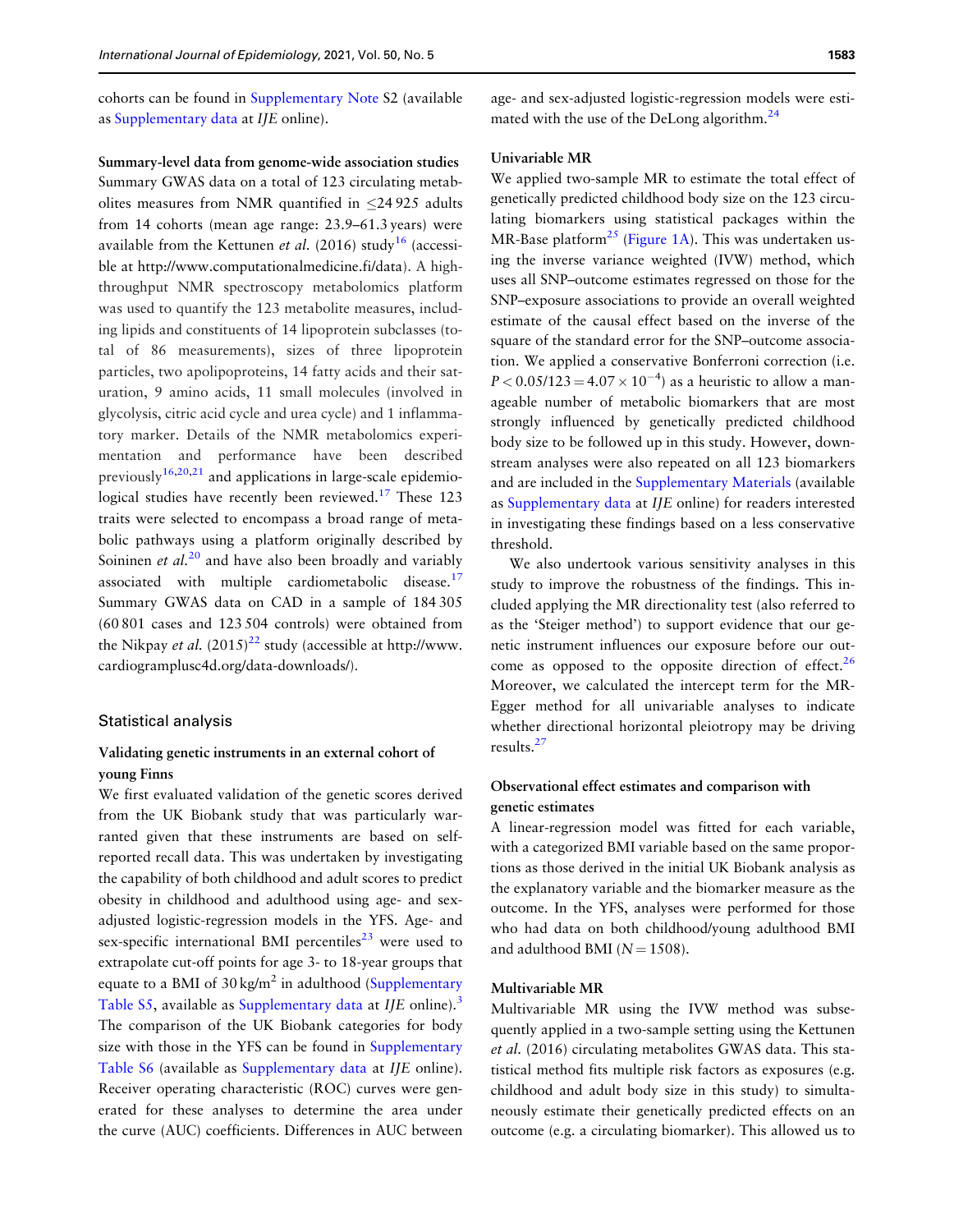<span id="page-4-0"></span>estimate the 'direct' effect of childhood body size (i.e. the effect after accounting for adult body size) as well as its 'indirect' effect (i.e. the effect mediated by adult body size) on each metabolic biomarker (as depicted in [Figure 1B and](#page-2-0) [C\)](#page-2-0). We applied this model using all genetic variants for both childhood and adult body size after undertaking linkage disequilibrium clumping based on  $r^2$  < 0.001 to ensure independence of our instruments. Furthermore, we conducted multivariable MR-Egger analyses to evaluate the horizontal pleiotropy for direct and indirect effects.<sup>[28](#page-11-0)</sup>

## Evaluating potential downstream consequences on disease outcomes

All circulating biomarkers identified in the initial univariable MR analysis were also further evaluated to determine whether they may mediate the total effect of adiposity on CAD risk. This was undertaken as before using the IVW method and adjusting the resulting p-values based on the 123 tests undertaken. For metabolic markers where childhood body size provided evidence of a direct effect based on our multivariable MR analyses based on this conservative threshold, we also evaluated their putative downstream effects in a hypothesisfree manner on 126 diverse traits and disease outcomes cu-rated previously<sup>29</sup> [\(Supplementary Table S7,](https://academic.oup.com/ije/article-lookup/doi/10.1093/ije/dyab051#supplementary-data) available as [Supplementary data](https://academic.oup.com/ije/article-lookup/doi/10.1093/ije/dyab051#supplementary-data) at IJE online). Our selection criterion in this study was GWASs that had analysed  $\geq$  100 000 genetic variants and a study sample size of  $n > 1000$ , consisting of a population of individuals of European or mixed ancestral descent and who reported all summary statistics necessary to undertake MR analyses. Due to the broad range of disease endpoints that the 123 metabolic markers in this study have been previously associated with, this phenome-wide analysis encompassed a broad range of traits and outcomes.<sup>[17](#page-10-0)</sup>

This included various types of cardiovascular disease [e.g. ischaemic stroke  $(n = 29633)$ ], autoimmune disease [e.g. inflammatory bowel disease  $(n = 34652)$ ] and neuropsychiatric diseases [e.g. amyotrophic lateral sclerosis ( $n = 36052$ )].<sup>30–32</sup>

All analyses were undertaken using R (version 3.5.1) and SAS (version 9.4). Forest plots were created using the R package 'ggplot $2^{33}$  $2^{33}$  $2^{33}$ 

## **Results**

#### Validation of genetic scores in the YFS

The validation study in the YFS demonstrated that our genetic score for childhood body size is a stronger predictor of childhood obesity compared with our adult body-size score [AUCs (95% CI) 0.74 (0.65–0.83) vs 0.62 (0.53– 0.72),  $P = 0.02$ . Conversely, the adult genetic score was a stronger predictor of adulthood obesity based on a conventional threshold of  $BMI > 30 \text{ kg/m}^2$  [0.62 (0.58–0.65)] compared with the childhood score [0.57 (0.54–0.60),  $P = 0.02$ . ROC curves illustrating these results can be found in Figure 2. These findings therefore support the utility of these genetic instruments to separate the direct and indirect effects of childhood body size, which builds upon the genetic correlation results reported previously [\(Supplementary Table S8](https://academic.oup.com/ije/article-lookup/doi/10.1093/ije/dyab051#supplementary-data), available as [Supplementary data](https://academic.oup.com/ije/article-lookup/doi/10.1093/ije/dyab051#supplementary-data) at IJE online). This separation is likely driven by genetic variants that have a statistically larger or smaller magnitude of effect on body size in the original GWAS compared with adulthood [\(Supplementary Table S9,](https://academic.oup.com/ije/article-lookup/doi/10.1093/ije/dyab051#supplementary-data) available as [Supplementary data](https://academic.oup.com/ije/article-lookup/doi/10.1093/ije/dyab051#supplementary-data) at IJE online).



Figure 2. Receiver operator characteristic (ROC) curves to compare the predictive ability of genetic scores for childhood body size (blue) and adult body size (red). (A) ROC curve to investigate the prediction of adiposity during childhood ( $N = 2427$ , age = 3–18 years) using cut-offs defined in [Supplementary Table 4](https://academic.oup.com/ije/article-lookup/doi/10.1093/ije/dyab051#supplementary-data) (available as [Supplementary data](https://academic.oup.com/ije/article-lookup/doi/10.1093/ije/dyab051#supplementary-data) at IJE online) and (B) ROC curve to investigation prediction of adiposity during adulthood based on BMI  $\geq$  30 kg/m<sup>2</sup> (N = 1762, age = 34–49 years).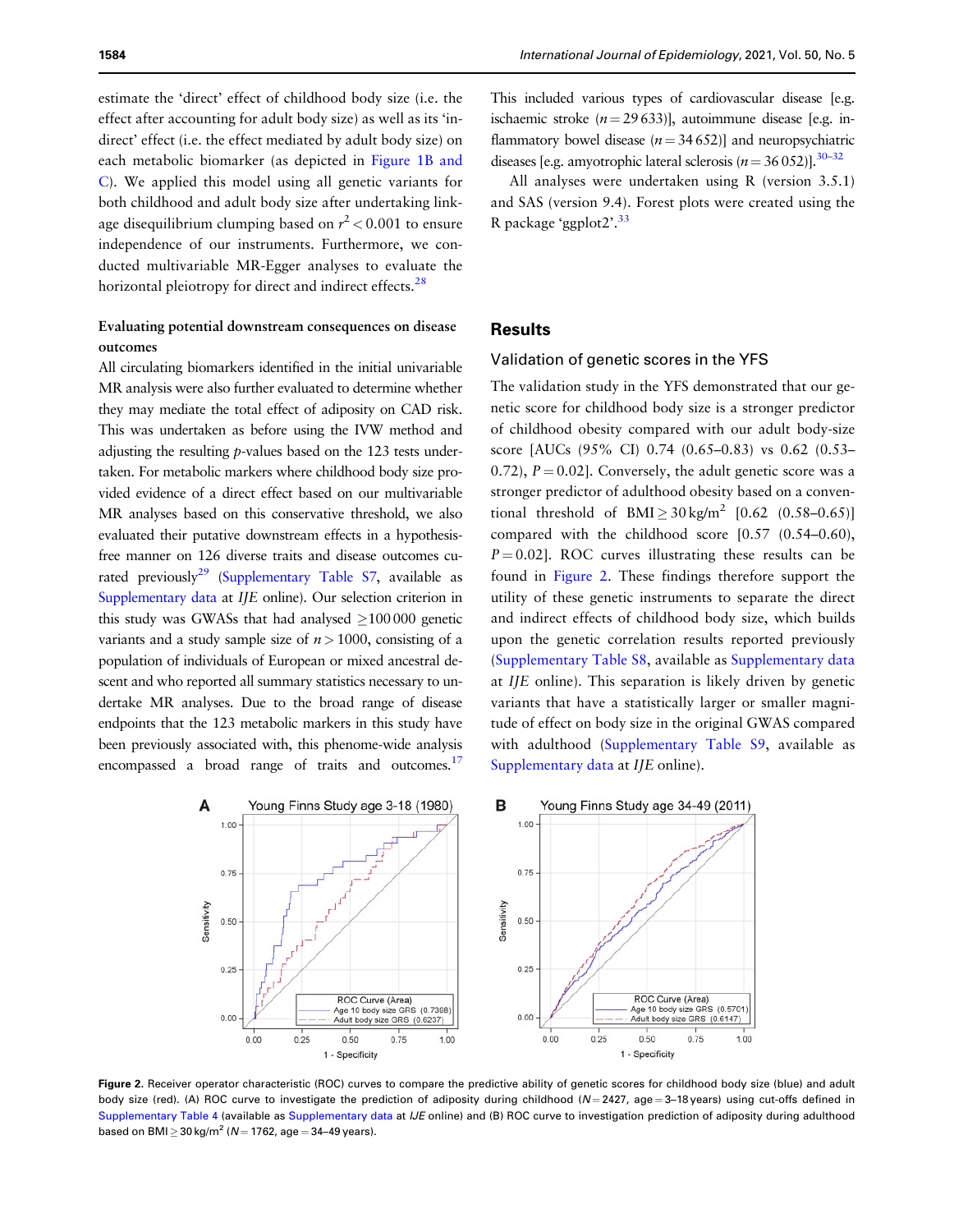<span id="page-5-0"></span>Evaluating genetic and observational evidence of a total effect between childhood adiposity and systemic metabolism.

Two-sample univariable MR analyses of summary GWAS data provided strong evidence of a total effect between genetically predicted childhood body size and 42 circulating metabolites measured in adulthood (based on  $P < 4.07 \times 10^{-4}$ ; [Supplementary Table S10,](https://academic.oup.com/ije/article-lookup/doi/10.1093/ije/dyab051#supplementary-data) available as [Supplementary data](https://academic.oup.com/ije/article-lookup/doi/10.1093/ije/dyab051#supplementary-data) at IJE online). Due to the high correlation that exists between these circulating metabolites, the multiple-testing correction applied in this analysis may be overly stringent; estimates for childhood body size on all 123 markers are therefore plotted in [Supplementary Figure](https://academic.oup.com/ije/article-lookup/doi/10.1093/ije/dyab051#supplementary-data) [S1](https://academic.oup.com/ije/article-lookup/doi/10.1093/ije/dyab051#supplementary-data) (available as [Supplementary data](https://academic.oup.com/ije/article-lookup/doi/10.1093/ije/dyab051#supplementary-data) at IJE online). Results suggested that childhood adiposity has an inverse relationship with high-density lipoprotein (HDL) cholesterol-

related markers and a positive relationship with those related to very-low-density lipoprotein (VLDL) cholesterol and triglycerides. There was also strong evidence of a total effect of genetically predicted childhood body size on several amino acids, as well as on glycoprotein acetyls that is a stable marker of cumulative inflammation (Beta =  $0.34$ , SE = 0.06,  $P = 2.83 \times 10^{-8}$ ). Intercept terms based on the MR-Egger method did not provide strong evidence that horizontal pleiotropy was driving these effects [\(Supplementary Table S11,](https://academic.oup.com/ije/article-lookup/doi/10.1093/ije/dyab051#supplementary-data) available as [Supplementary data](https://academic.oup.com/ije/article-lookup/doi/10.1093/ije/dyab051#supplementary-data) at IJE online) and the MR directionality test supported the direction of effect of childhood body size influencing these circulating biomarkers [\(Supplementary Table S12](https://academic.oup.com/ije/article-lookup/doi/10.1093/ije/dyab051#supplementary-data), available as [Supplementary data](https://academic.oup.com/ije/article-lookup/doi/10.1093/ije/dyab051#supplementary-data) at IJE online).

Observational estimates based on childhood BMI (age 6–12 years) and circulating metabolites based on analyses



Figure 3. A forest plot depicting the observational (orange) and genetic (green) effect estimates between childhood body size (per change in body size category) and circulating metabolites (per standard deviation unit change). Observational estimates were derived using data from the childhood time point from the Young Finns Study, whereas genetic estimates are based on two-sample Mendelian randomization (MR) analyses using summary data. The observational estimates in this figure have been scaled using a scale factor to have the same magnitude of dispersion around the central estimates as the MR results for comparative purposes.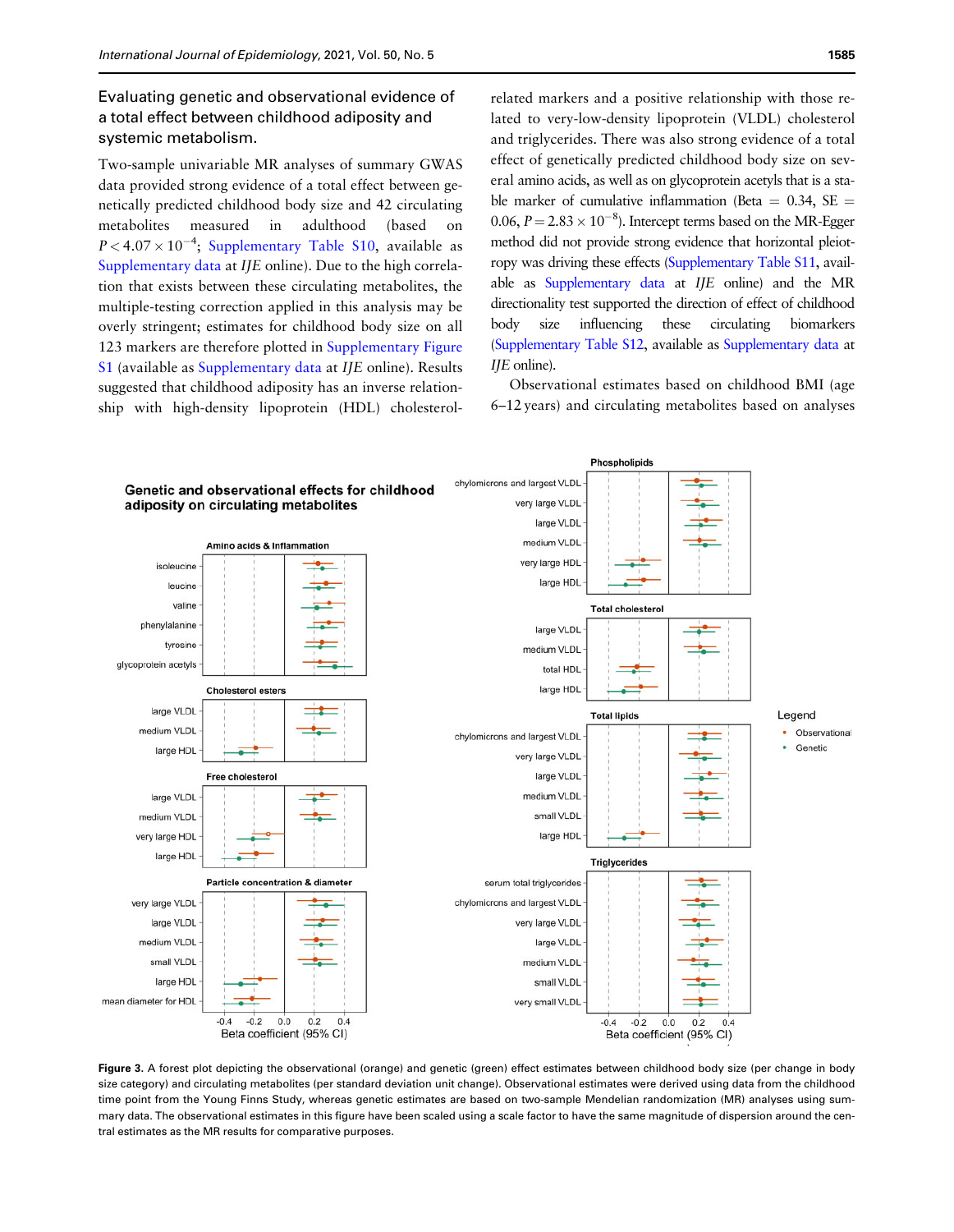

Figure 4. A forest plot illustrating the effect estimates of genetically predicted childhood (yellow) and adult (blue) body size (per change in body size category) on circulating metabolites (per standard deviation change) based on multivariable Mendelian randomization analyses. Points corresponding to estimates whose confidence intervals overlapped with the null were not filled in.

undertaken in the YFS were comparable to those identified from univariable MR analyses as illustrated in [Figure 3](#page-5-0) (full results also available in [Supplementary Table S13,](https://academic.oup.com/ije/article-lookup/doi/10.1093/ije/dyab051#supplementary-data) available as [Supplementary data](https://academic.oup.com/ije/article-lookup/doi/10.1093/ije/dyab051#supplementary-data) at IJE online). Further analyses at the young adult (age 18–24 years) and adult (mean age: 40.2 years, range: 34–46 years) time points in the YFS suggested that the magnitude of effect for BMI on circulating metabolites typically increased over the life course.

## Using multivariable MR to determine whether childhood adiposity has a direct or indirect effect on circulating metabolites.

Applying multivariable MR resulted in the majority of effect estimates identified in the previous analysis (35/42) attenuating to include the null upon adjustment for adult body size (Figure 4 and [Supplementary Table S14,](https://academic.oup.com/ije/article-lookup/doi/10.1093/ije/dyab051#supplementary-data)

available as [Supplementary data](https://academic.oup.com/ije/article-lookup/doi/10.1093/ije/dyab051#supplementary-data) at IJE online). This suggests that evidence of a total effect between childhood body size and these metabolic biomarkers, as detected in the univariable analysis, is likely attributed to a long-term persistent effect of adiposity across the life course (i.e. not just during childhood). Of the remaining seven circulating metabolites, the effects of which did not attenuate to the null, there were three biomarkers whose beta effect size for the direct effect of childhood body size was larger in magnitude compared with an indirect effect. These three markers were all amino acids, namely leucine (Beta  $= 0.15$ ,  $SE = 0.07$ ,  $P = 0.04$ ), isoleucine (Beta = 0.15,  $SE = 0.07$ ,  $P = 0.03$ ) and tyrosine (Beta = 0.15, SE = 0.07,  $P = 0.03$ ). Repeating all analyses using the multivariable MR-Egger provided directionally consistent effect estimates to those derived using the IVW method ([Supplementary Table S15,](https://academic.oup.com/ije/article-lookup/doi/10.1093/ije/dyab051#supplementary-data) available as [Supplementary data](https://academic.oup.com/ije/article-lookup/doi/10.1093/ije/dyab051#supplementary-data) at IJE online). We also undertook IVW MVMR analyses on all remaining 123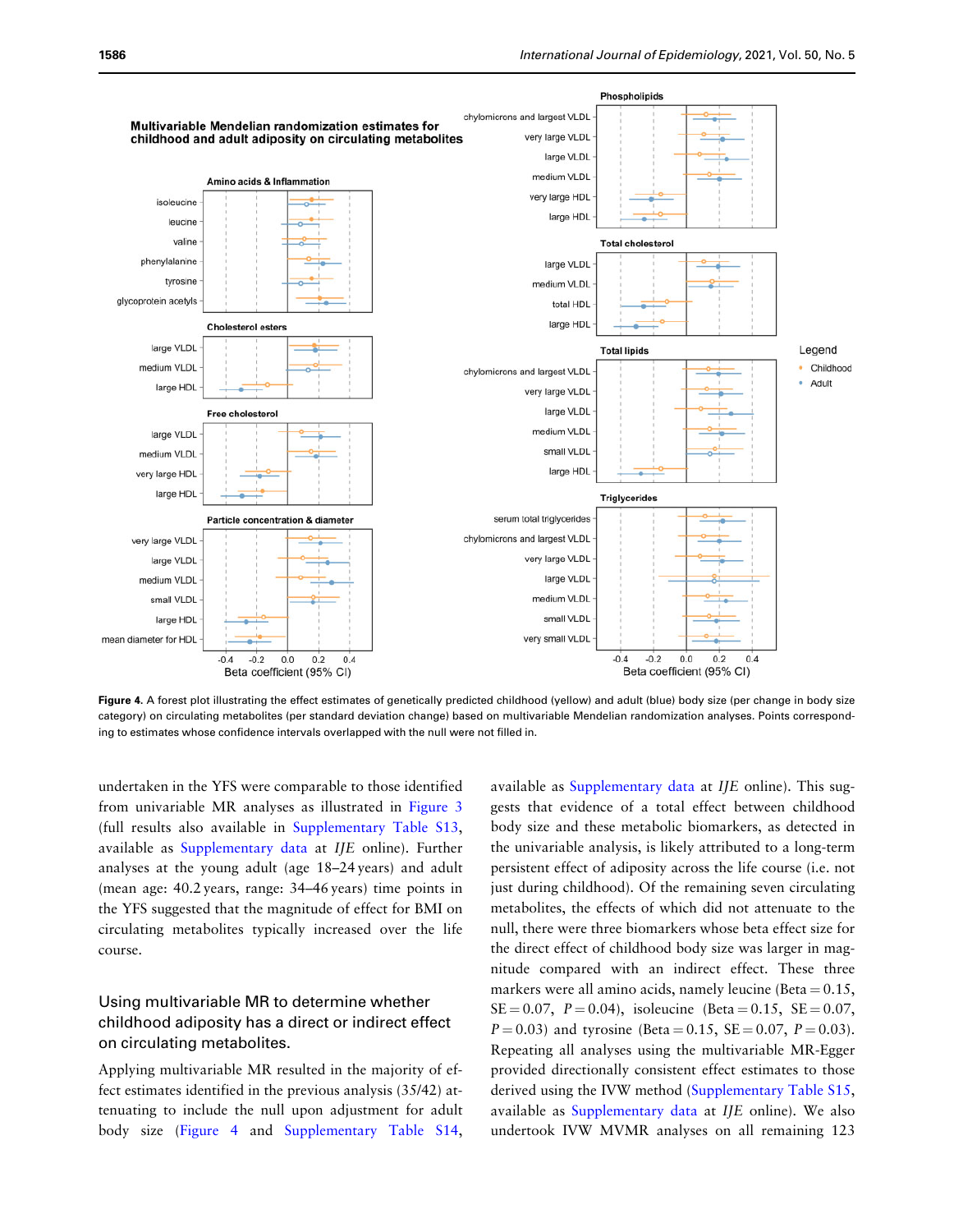<span id="page-7-0"></span>

Figure 5. A forest plot illustrating the effect estimates of genetically predicted metabolites (per change in standard deviation increase) on coronary artery disease risk based on univariable Mendelian randomization analyses. Points corresponding to estimates whose confidence intervals overlapped with the null were not filled in.

circulating metabolites in addition to the 42 that survived the heuristic threshold based on Bonferroni corrections [\(Supplementary Table S16](https://academic.oup.com/ije/article-lookup/doi/10.1093/ije/dyab051#supplementary-data), available as [Supplementary](https://academic.oup.com/ije/article-lookup/doi/10.1093/ije/dyab051#supplementary-data) [data](https://academic.oup.com/ije/article-lookup/doi/10.1093/ije/dyab051#supplementary-data) at IJE online).

# Assessing the putative mediatory effects of adiposity-influenced metabolic biomarkers on **CAD**

Univariable MR analyses provided evidence to suggest that 14 of the metabolic markers identified in the initial analysis influence CAD risk at a level of  $P < 0.05$ /  $42 = 1.19 \times 10^{-3}$ . These were all VLDL-related biomarkers, including serum total triglycerides ( $OR = 1.30$ , 95% CI: 1.17 to 1.43,  $P = 5.08 \times 10^{-5}$ ). As expected, there was a lack of evidence supporting the role of HDL cholesterol-related biomarkers identified in the previous analysis in conferring CAD risk (as is becoming increasingly evi- $\text{dent}^{34}$  $\text{dent}^{34}$  $\text{dent}^{34}$ ) (Figure 5 and [Supplementary Table S17,](https://academic.oup.com/ije/article-lookup/doi/10.1093/ije/dyab051#supplementary-data) available as [Supplementary data](https://academic.oup.com/ije/article-lookup/doi/10.1093/ije/dyab051#supplementary-data) at IJE online). There was also no evidence that any of the three amino acids that were highlighted in previous analysis altered CAD risk [leucine  $(OR = 1.00, 95\% \text{ CI: } 0.86 \text{ to } 1.13, P = 0.99$ , isoleucine (OR = 0.96, 95% CI: 0.74 to 1.18,  $P = 0.73$ ) and tyrosine  $(OR = 1.02, 95\% \text{ CI: } 0.90 \text{ to } 1.14, P = 0.76)$ . As before, intercept terms using the MR-Egger method did not provide strong evidence that directional horizontal pleiotropy was responsible for these results ([Supplementary Table](https://academic.oup.com/ije/article-lookup/doi/10.1093/ije/dyab051#supplementary-data) [S18,](https://academic.oup.com/ije/article-lookup/doi/10.1093/ije/dyab051#supplementary-data) available as [Supplementary data](https://academic.oup.com/ije/article-lookup/doi/10.1093/ije/dyab051#supplementary-data) at IJE online), nor did the MR directionality test indicate that reverse causality was potentially a major issue for these analyses [\(Supplementary Table S19](https://academic.oup.com/ije/article-lookup/doi/10.1093/ije/dyab051#supplementary-data), available as [Supplementary](https://academic.oup.com/ije/article-lookup/doi/10.1093/ije/dyab051#supplementary-data) [data](https://academic.oup.com/ije/article-lookup/doi/10.1093/ije/dyab051#supplementary-data) at IJE online). We also repeated univariable MR analyses to estimate the effect of all circulating metabolites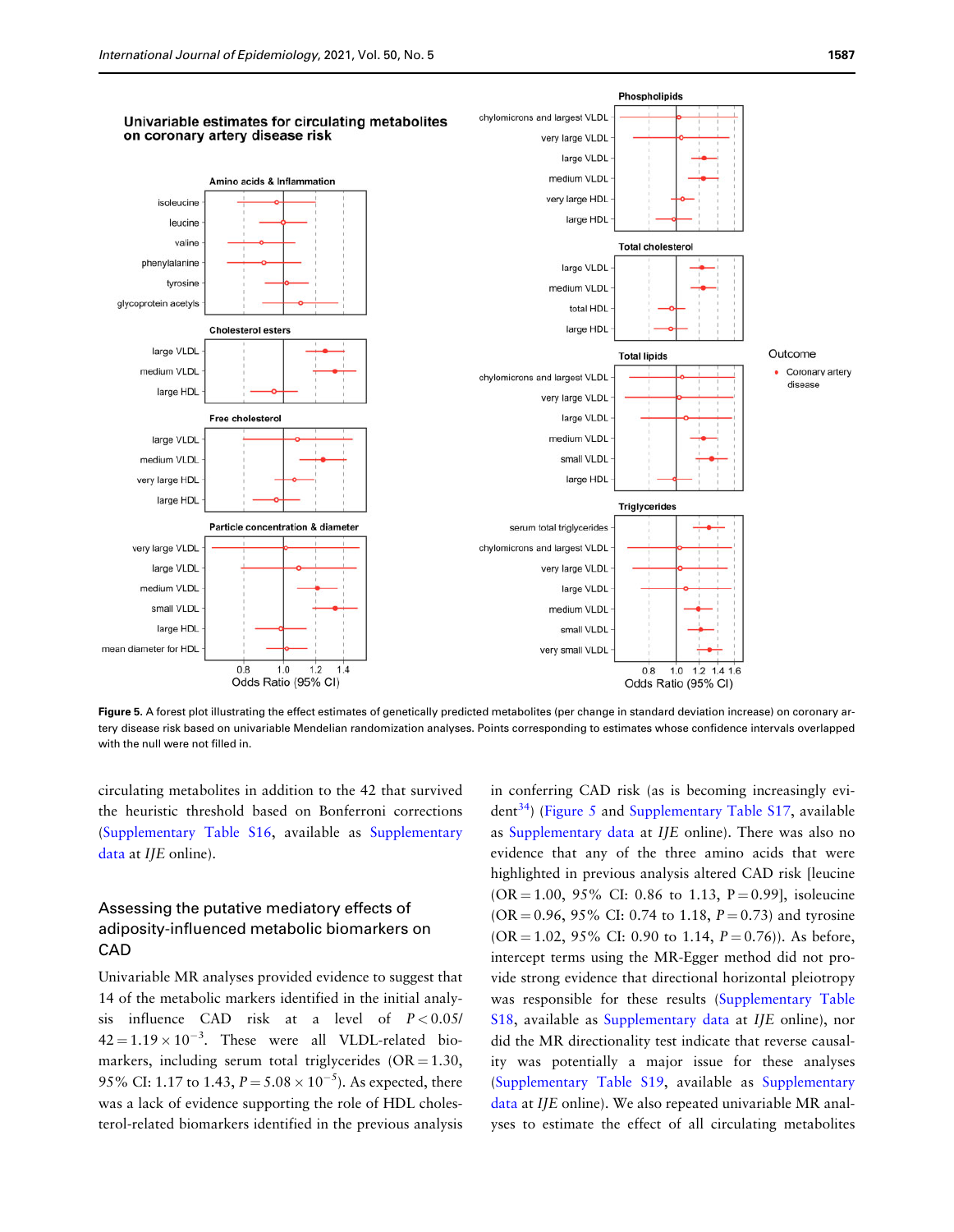<span id="page-8-0"></span>(which had at least one genetic instrument based on  $P < 5 \times 10^{-8}$ ) on CAD risk, not just the 42 that survived conservative Bonferroni corrections ([Supplementary Table](https://academic.oup.com/ije/article-lookup/doi/10.1093/ije/dyab051#supplementary-data) [S20,](https://academic.oup.com/ije/article-lookup/doi/10.1093/ije/dyab051#supplementary-data) available as [Supplementary data](https://academic.oup.com/ije/article-lookup/doi/10.1093/ije/dyab051#supplementary-data) at IJE online).

Lastly, we conducted a hypothesis-free analysis for these three amino acids on 126 outcomes ([Supplementary](https://academic.oup.com/ije/article-lookup/doi/10.1093/ije/dyab051#supplementary-data) [Table S7,](https://academic.oup.com/ije/article-lookup/doi/10.1093/ije/dyab051#supplementary-data) available as [Supplementary data](https://academic.oup.com/ije/article-lookup/doi/10.1093/ije/dyab051#supplementary-data) at IJE online) to highlight any potential long-term effects they may mediate between childhood body size and later-life disease risk. No results survived multiple-testing corrections for tyrosine or leucine (based on the 126 outcomes analyses i.e.  $P < 0.05$ /  $126 = 3.97 \times 10^{-4}$ , including outcomes such as breast cancer and anorexia, which may be directly influenced by childhood body size [\(Supplementary Table S21](https://academic.oup.com/ije/article-lookup/doi/10.1093/ije/dyab051#supplementary-data), available as [Supplementary data](https://academic.oup.com/ije/article-lookup/doi/10.1093/ije/dyab051#supplementary-data) at IJE online). We were only able to instrument isoleucine using a single genetic instrument, although there were 10 outcomes that survived multiple-testing corrections in this analysis [\(Supplementary Table S22,](https://academic.oup.com/ije/article-lookup/doi/10.1093/ije/dyab051#supplementary-data) available as [Supplementary data](https://academic.oup.com/ije/article-lookup/doi/10.1093/ije/dyab051#supplementary-data) at IJE online). However, given that this genetic variant is located at the GCKR gene locus, which is known to be highly pleiotropic,  $35,36$  we further evaluated the relationship between childhood and adult body size on these 10 outcomes using multivariable MR as undertaken previously. There was weak evidence that childhood body size has a direct effect on these outcomes [\(Supplementary Table S23,](https://academic.oup.com/ije/article-lookup/doi/10.1093/ije/dyab051#supplementary-data) available as [Supplementary data](https://academic.oup.com/ije/article-lookup/doi/10.1093/ije/dyab051#supplementary-data) at IJE online), which suggests that it is unlikely that circulating isoleucine mediates any putative effect of childhood adiposity on them.

#### **Discussion**

In this study, we investigated the direct and indirect influence of childhood adiposity on 123 circulating biomarkers of systemic metabolism in adulthood. Based on conservative multiple-testing corrections, there was evidence that genetically predicted body size in childhood has a total effect on 42 of these biomarkers in adulthood. However, accounting for adult body size via multivariable MR suggested that such effects of childhood adiposity are mainly indirect, i.e. they are mediated via adult adiposity. Further analyses suggested that several of these biomarkers related to serum triglycerides and VLDL particles that may putatively mediate the effects of adult adiposity on CAD risk. In contrast, there were three amino acids (leucine, isoleucine and tyrosine) that were the only metabolic biomarkers on which childhood adiposity may have a direct effect, although there was no meaningful evidence that these amino acids in turn altered CAD risk.

Leveraging data from large-scale GWAS provides a powerful platform to study causal relationships between modifiable risk factors and disease. Conventionally,

however, MR studies have been limited in their application to temporally segmented effects,  $37$  which may be attributed in part to the lack of GWAS concerning the onset of and subsequent disease progression.<sup>[38](#page-11-0)</sup> As such, interpretation of findings in a univariable setting are confined to genetically predicted exposures based on cross-sectional stages in the life course. Recent methodological developments in MR allow multiple exposures to be investigated in a multivariable framework. $11$  Determining whether childhood risk factors have a direct influence on adult disease risk requires modelling them whilst accounting for a measure of the same risk factor taken in adulthood.

Studies from the literature have previously reported strong evidence that BMI causally influences circulating metabolic biomarkers measured in young adulthood $39$  and that such effects of BMI are driven by fat stored centrally.[40](#page-11-0) Results from our univariable analysis of childhood body size further demonstrate this, as there was evidence of a total effect on 42 circulating metabolites based on stringent Bonferroni corrections for multiple testing. In our subsequent multivariable analysis, adjusting analyses for adult body size resulted in 35 of these effects attenuating to the null when accounting for adult body size. This suggests that childhood body size indirectly influences levels of these circulating metabolites via adult body size, as was the case for our previous analysis of CAD.[10](#page-10-0) Corroborating evidence of this cumulative, sustained effect of adiposity on circulating metabolites was identified using observational data from the YFS. In these analyses, we observed that the magnitude of effect for BMI on these circulating metabolites typically increased over the lifespan. Moreover, our results highlight the importance of accounting for adult measures when investigating the effect of early life exposures on later life disease outcome using MR, which is not always conventionally undertaken in the field. $41,42$  Even when observational studies do account for adult body size, they risk inducing collider bias into their analyses by conditioning on a potential mediator,  $43$  which multivariable MR has been shown to be more robust to. $11$ 

Amongst the 42 circulating metabolites identified in the initial univariable MR analysis, there were 14 biomarkers that may putatively mediate the indirect effect of childhood body size on CAD risk. Notably, these 14 biomarkers were all VLDL- and triglyceride-related. VLDL particles produced by the liver are the major carriers of triglycerides in plasma and are positively associated with both obesity and CAD risk. $44,45$  $44,45$  A recent study also supports evidence that VLDL metabolic markers mediate a substantial component of the effect of obesity on myocardial infarction risk, $46$  although further research is required to evaluate what proportion of this effect triglyceride particles are responsible for. Conversely, there was a lack of evidence from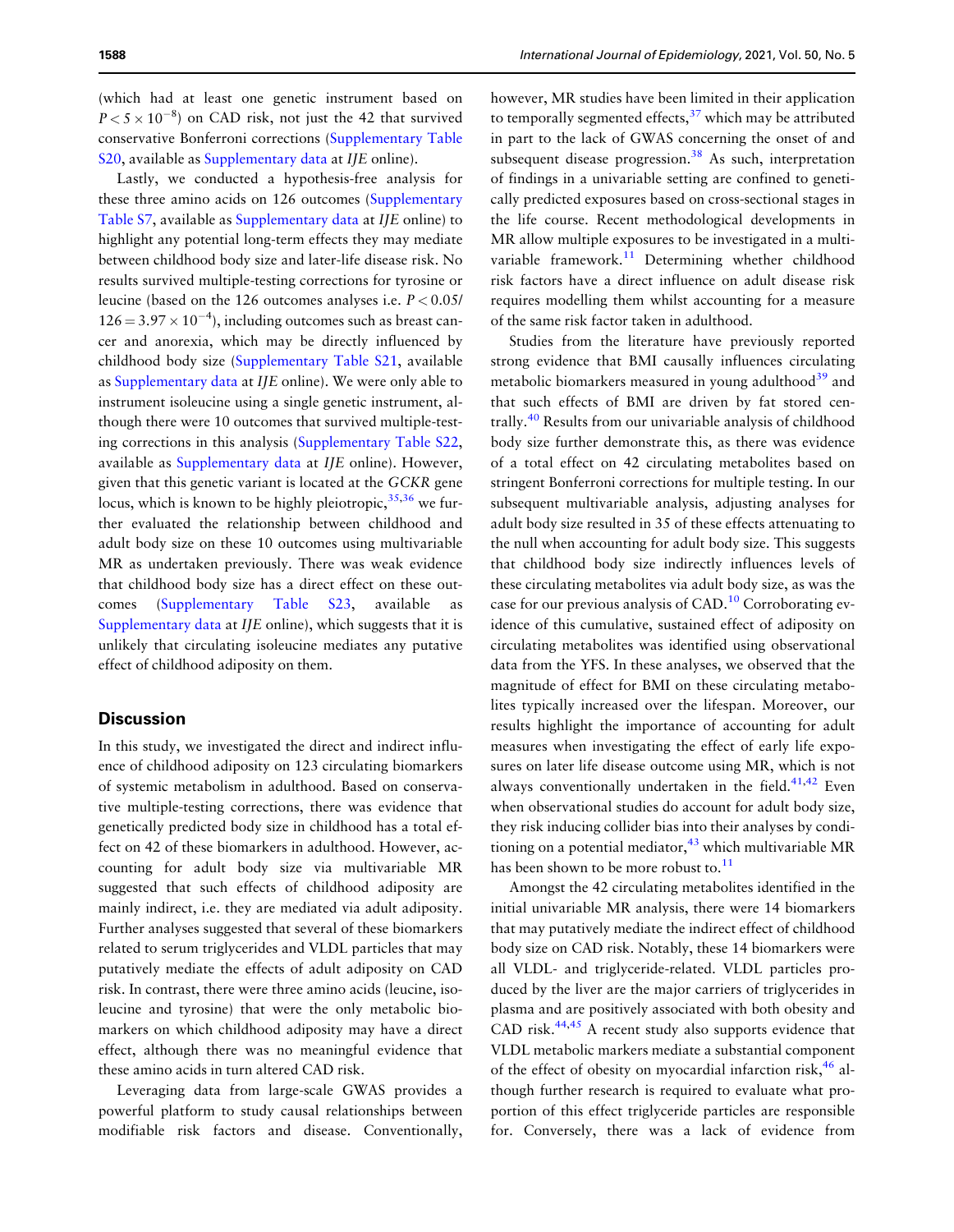<span id="page-9-0"></span>downstream analyses that any HDL-related measure identified in initial analyses influence CAD risk. These findings therefore corroborate evidence from various studies and trial outcomes that support HDL cholesterol or apolipoprotein A-I as non-causal for  $CAD, ^{47-50}$  although it may still be useful for risk prediction.<sup>[51,52](#page-11-0)</sup>

Our multivariable analysis also suggested that only 3 of the 42 circulating metabolites highlighted by our univariable analyses may putatively be influenced directly by childhood body size. These were the amino acids leucine, isoleucine and tyrosine. Each of these biomarkers has been associated with obesity and cardiometabolic health in previous studies,  $53-55$  $53-55$  although our analysis suggests that childhood body size may directly influence their levels, potentially in addition to adult body size. However, we found no strong evidence in our study to suggest that these direct effects would have downstream consequences on CAD risk in adulthood.

Our study has several limitations that should be taken into account when interpreting the results. The childhood bodysize instruments used were derived using recall-questionnaire data, which is why we have undertaken analyses in the YFS cohort to provide additional evidence of validation. That said, future GWASs of measured childhood adiposity will be preferable to this score once large-scale sample sizes are available, although, for the time being, our scores have been derived in a sample size far larger than any study of measured childhood adiposity. This score has also recently been shown to be a stronger predictor of childhood BMI compared with adulthood-measured scores in the HUNT study in Norway as well as the YFS.<sup>56</sup> Additionally, future data sets will likely facilitate analyses assessing the impact of weight change over the life course on disease risk to be investigated, which may potentially identify evidence of effects independently of childhood and adult body size. Likewise, our genetic scores are based on body size at specific time points [i.e. prepuberty and mid-adulthood (mean age  $\sim$  55 years)], which therefore lack the precision to identify critical windows throughout the lifecourse where the effect of adiposity on disease begins to become immutable. For example, there is previous evidence to suggest that being overweight in late adolescence may still increase the risk of CAD even after adjustment for adulthood BMI.<sup>57</sup> Furthermore, we note that our body-size scores do not differentiate between fat and lean mass, which is particularly important to take into account for the branched-chain amino acids analysed in this study such as leucine and isoleucine.

We also acknowledge that, although the premise of MR is to use genetic instruments as proxies to mimic variation in modifiable risk factors, the genetically predicted body size may not directly equate to weight change due to lifestyle changes such as diet or exercise as discussed in the early MR papers with respect to the gene–environment equivalence assumption of MR elsewhere.<sup>58</sup> Furthermore,

the 123 circulating metabolites analysed in this study are predominantly based on lipoprotein lipids, which leaves scope to expand upon our analyses in the future, particularly given that the number of metabolites with GWAS data has been expanded upon by recent work.<sup>59</sup> Lastly, we have only used metabolic data from one source in this work for MR analyses due to the availability of GWAS summary statistics. Therefore, replication of our results is warranted when those data become accessible.

In conclusion, our findings suggest that the influence of early life adiposity on adult systemic metabolism is predominantly due to an indirect pathway via adulthood body size. Atherogenic VLDL particles may further mediate these effects of sustained adult adiposity on adult CAD risk, whereas evidence of a mediatory role was not supported for amino acids or HDL particles. The impact of childhood obesity on adult cardiometabolic disease risk may therefore be mitigated by reducing adult adiposity or by targeting intermediate traits like triglyceride-rich lipoproteins if such reductions are infeasible.

#### Supplementary data

[Supplementary data](https://academic.oup.com/ije/article-lookup/doi/10.1093/ije/dyab051#supplementary-data) are available at IJE online.

#### Ethics approval

Ethical approval for the YFS was approved by local committees and participants gave written informed consent. All other analyses were conducted using summary-level data generated by previous studies that have described their relevant ethical approvals.

## Funding

This work was supported by the Integrative Epidemiology Unit, which receives funding from the UK Medical Research Council and the University of Bristol [MC\_UU\_00011/1]. GDS conducts research at the NIHR Biomedical Research Centre at the University Hospitals Bristol NHS Foundation Trust and the University of Bristol. The views expressed in this publication are those of the author(s) and not necessarily those of the NHS, the National Institute for Health Research or the Department of Health. T.G.R. is a UKRI Innovation Research Fellow [MR/S003886/1]. J.A.B. is supported by the Elizabeth Blackwell Institute for Health Research, University of Bristol and the Wellcome Trust Institutional Strategic Support Fund [204813/Z/16/Z]. K.T. is supported by a British Heart Foundation Doctoral Training Program [FS/17/60/33474]. The Special Turku Coronary Risk Factor Intervention Project study is funded by the Academy of Finland [grants 206374, 294834, 251360, 275595 and 322112], the Juho Vainio Foundation, the Finnish Foundation for Cardiac Research, the Finnish Ministry of Education and Culture, the Finnish Cultural Foundation, the Sigrid Jusélius Foundation, Special Governmental Grants for Health Sciences Research (Turku University Hospital), the Yrjö Jahnsson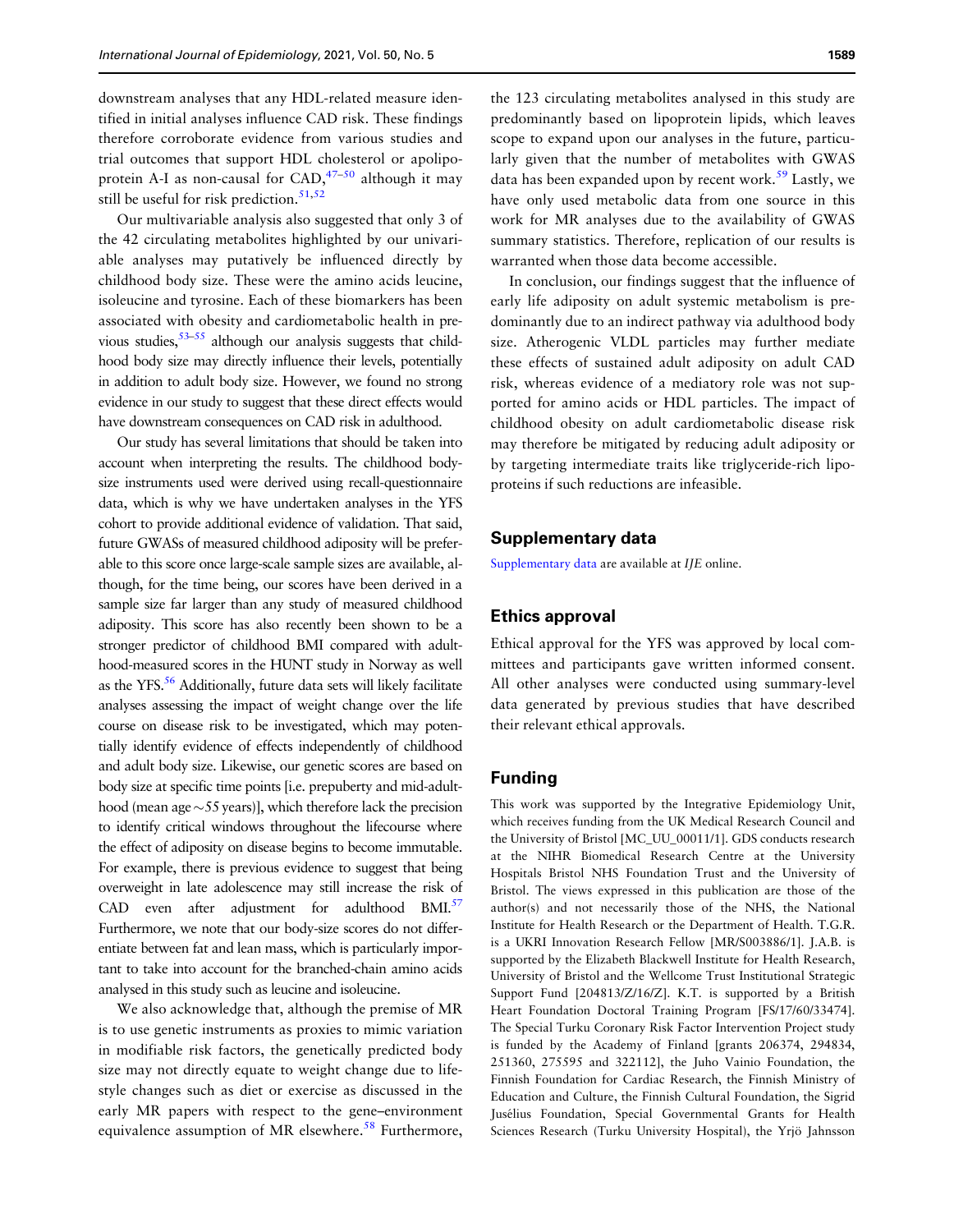<span id="page-10-0"></span>Foundation and the Turku University Foundation. The Young Finns Study is funded by the Academy of Finland [grants 286284, 134309 (Eye), 126925, 121584, 124282, 129378 (Salve), 117787 (Gendi), 41071 (Skidi) and 322098 (for T.L.)]; the Social Insurance Institution of Finland; Competitive State Research Financing of the Expert Responsibility area of Kuopio, Tampere and Turku University Hospitals [grant X51001]; Juho Vainio Foundation; Paavo Nurmi Foundation; Finnish Foundation for Cardiovascular Research; Finnish Cultural Foundation; The Sigrid Jusélius Foundation; Tampere Tuberculosis Foundation; Emil Aaltonen Foundation; Yrjö Jahnsson Foundation; Signe and Ane Gyllenberg Foundation; Diabetes Research Foundation of Finnish Diabetes Association; and EU Horizon 2020 [grant 755320 for TAXINOMISIS and grant 848146 To-Aition]; and European Research Council [grant 742927 for MULTIEPIGEN project]; Tampere University Hospital Supporting Foundation. M.A.K. is funded by a research grant from the Sigrid Jusélius Foundation, Finland.

## Data availability

Further information regarding data from the Young Finns Study, as well as proposals for collaboration and data access, can be requested by contacting Prof. Olli Raitakari. Genetic instruments on childhood and adult body size were obtained from the previous study by Richardson et al. (2020) using data from the UK Biobank study [\(https://](https://www.ukbiobank.ac.uk/enable-your-research/apply-for-access) [www.ukbiobank.ac.uk/enable-your-research/apply-for-access\)](https://www.ukbiobank.ac.uk/enable-your-research/apply-for-access). Metabolites GWAS data are publicly available at [http://www.](http://www.computationalmedicine.fi/data/NMR_GWAS/) [computationalmedicine.fi/data/NMR\\_GWAS/.](http://www.computationalmedicine.fi/data/NMR_GWAS/) Publicly available GWAS data on coronary artery disease were obtained from [http://www.cardiogramplusc4d.org/data-downloads/.](http://www.cardiogramplusc4d.org/data-downloads/) All other GWAS data are publicly available at [https://gwas.](https://gwas.mrcieu.ac.uk/) [mrcieu.ac.uk/.](https://gwas.mrcieu.ac.uk/)

## Acknowledgements

We would like to thank the authors of all the GWASs who made their summary statistics available for the benefit of this work. This publication is the work of the authors and T.G.R. will serve as guarantor for the contents of this article.

## Conflict of interest

None declared.

#### References

- [1.](#page-1-0) Hruby A, Hu FB. The epidemiology of obesity: a big picture. Pharmacoeconomics 2015;33:673–89.
- [2.](#page-1-0) Viitasalo A, Schnurr TM, Pitkanen N et al. Abdominal adiposity and cardiometabolic risk factors in children and adolescents: a Mendelian randomization analysis. Am J Clin Nutr 2019;110: 1079–87.
- [3.](#page-1-0) Juonala M, Magnussen CG, Berenson GS et al. Childhood adiposity, adult adiposity, and cardiovascular risk factors. N Engl J Med 2011;365:1876–85.
- [4.](#page-1-0) Biro FM, Wien M. Childhood obesity and adult morbidities. Am J Clin Nutr 2010;91:1499S–505S.
- 6. Wang ZV, Li DL, Hill JA. Heart failure and loss of metabolic control. J Cardiovasc Pharmacol 2014;63:302–13.
- 7. Bell JA, Hamer M, Richmond RC, Timpson NJ, Carslake D, Davey Smith G. Associations of device-measured physical activity across adolescence with metabolic traits: prospective cohort study. PLoS Med 2018;15:e1002649.
- 8. Lu Y, Hajifathalian K, Ezzati M, et al.; Global Burden of Metabolic Risk Factors for Chronic Diseases Collaboration. Metabolic mediators of the effects of body-mass index, overweight, and obesity on coronary heart disease and stroke: a pooled analysis of 97 prospective cohorts with 1.8 million participants. Lancet 2014;383:970–83.
- [9.](#page-1-0) Dombrowski SU, Knittle K, Avenell A, Araujo-Soares V, Sniehotta FF. Long term maintenance of weight loss with non-surgical interventions in obese adults: systematic review and metaanalyses of randomised controlled trials. BMJ 2014;348:g2646.
- [10.](#page-2-0) Richardson TG, Sanderson E, Elsworth B, Tilling K, Davey Smith G. Use of genetic variation to separate the effects of early and later life adiposity on disease risk: Mendelian randomisation study. BMJ 2020;369:m1203.
- [11.](#page-8-0) Sanderson E, Davey Smith G, Windmeijer F, Bowden J. An examination of multivariable Mendelian randomization in the single-sample and two-sample summary data settings. Int J Epidemiol 2019;48:713–27.
- 12. Burgess S, Thompson SG. Multivariable Mendelian randomization: the use of pleiotropic genetic variants to estimate causal effects. Am J Epidemiol 2015;181:251–60.
- [13.](#page-1-0) Davey Smith G, Ebrahim S. 'Mendelian randomization': can genetic epidemiology contribute to understanding environmental determinants of disease? Int J Epidemiol 2003;32: 1–22.
- [14.](#page-1-0) Davey Smith G, Hemani G. Mendelian randomization: genetic anchors for causal inference in epidemiological studies. Hum Mol Genet 2014;23:R89–98.
- [15.](#page-2-0) Umer A, Kelley GA, Cottrell LE, Giacobbi P, Jr., Innes KE, Lilly CL. Childhood obesity and adult cardiovascular disease risk factors: a systematic review with meta-analysis. BMC Public Health 2017;17:683.
- [16.](#page-2-0) Kettunen J, Demirkan A, Wurtz P et al. Genome-wide study for circulating metabolites identifies 62 loci and reveals novel systemic effects of LPA. Nat Commun 2016;7:11122.
- [17.](#page-2-0) Wurtz P, Kangas AJ, Soininen P, Lawlor DA, Davey Smith G, Ala-Korpela M. Quantitative serum nuclear magnetic resonance metabolomics in large-scale epidemiology: a primer on -omic technologies. Am J Epidemiol 2017;186:1084–96.
- [18.](#page-2-0) Sudlow C, Gallacher J, Allen N et al. UK biobank: an open access resource for identifying the causes of a wide range of complex diseases of middle and old age. PLoS Med 2015;12:e1001779.
- [19.](#page-2-0) Raitakari OT, Juonala M, Ronnemaa T et al. Cohort profile: the cardiovascular risk in Young Finns Study. Int J Epidemiol 2008; 37:1220–26.
- [20.](#page-3-0) Soininen P, Kangas AJ, Wurtz P et al. High-throughput serum NMR metabonomics for cost-effective holistic studies on systemic metabolism. Analyst 2009;134:1781–85.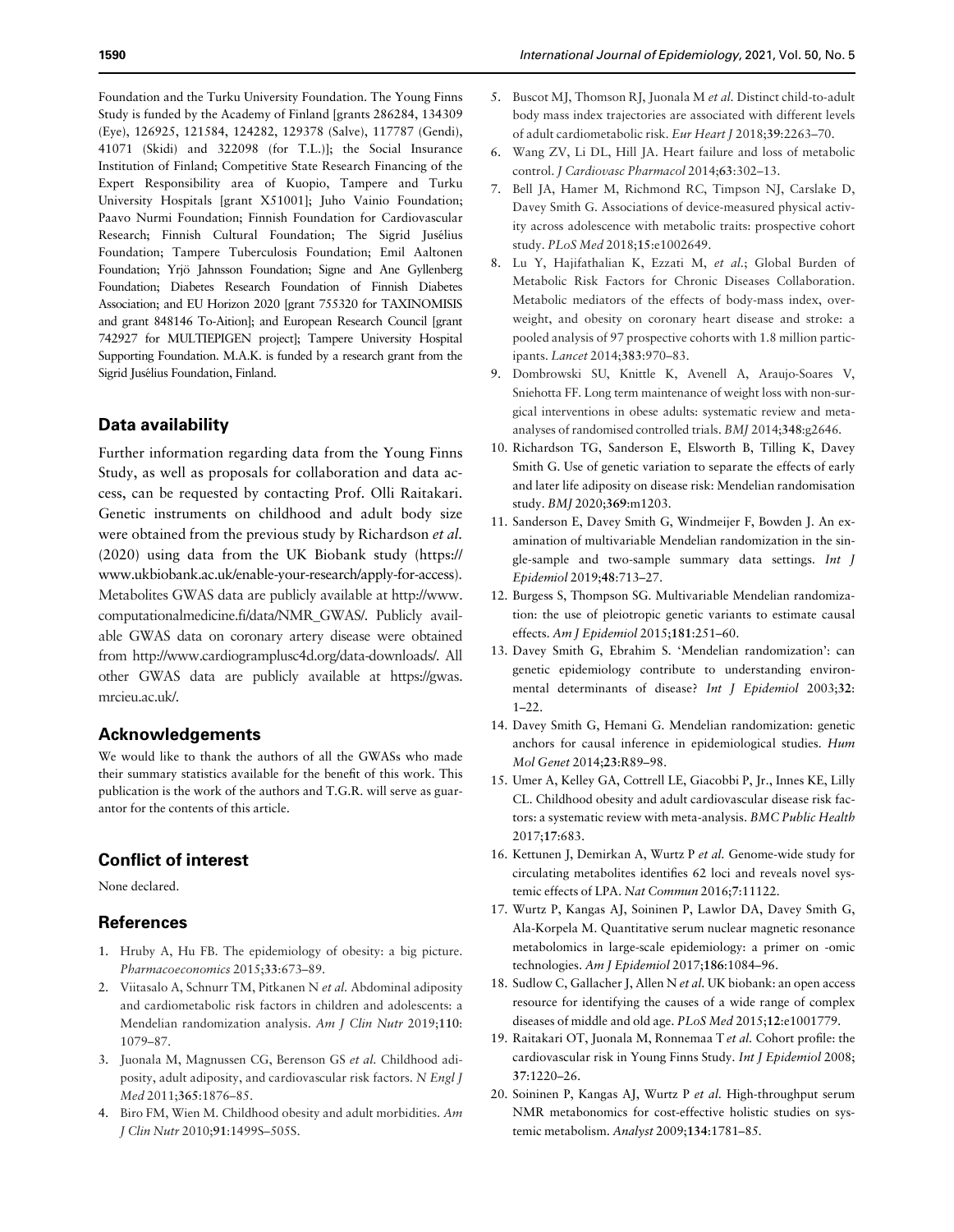- <span id="page-11-0"></span>[21.](#page-3-0) Soininen P, Kangas AJ, Wurtz P, Suna T, Ala-Korpela M. Quantitative serum nuclear magnetic resonance metabolomics in cardiovascular epidemiology and genetics. Circ Cardiovasc Genet 2015;8:192–206.
- [22.](#page-3-0) Nikpay M, Goel A, Won HH et al. A comprehensive 1,000 genomes-based genome-wide association meta-analysis of coronary artery disease. Nat Genet 2015;47:1121–30.
- [23.](#page-3-0) Cole TJ, Bellizzi MC, Flegal KM, Dietz WH. Establishing a standard definition for child overweight and obesity worldwide: international survey. BMJ 2000;320:1240–43.
- [24.](#page-3-0) DeLong ER, DeLong DM, Clarke-Pearson DL. Comparing the areas under two or more correlated receiver operating characteristic curves: a nonparametric approach. Biometrics 1988;44:837–45.
- [25.](#page-3-0) Hemani G, Zheng J, Elsworth B et al. The MR-Base platform supports systematic causal inference across the human phenome. Elife 2018;7.
- [26.](#page-3-0) Hemani G, Tilling K, Davey Smith G. Orienting the causal relationship between imprecisely measured traits using GWAS summary data. PLoS Genet 2017;13:e1007081.
- [27.](#page-3-0) Bowden J, Davey Smith G, Burgess S. Mendelian randomization with invalid instruments: effect estimation and bias detection through Egger regression. Int J Epidemiol 2015;44:512-25.
- [28.](#page-4-0) Rees JMB, Wood AM, Burgess S. Extending the MR-Egger method for multivariable Mendelian randomization to correct for both measured and unmeasured pleiotropy. Stat Med 2017; 36:4705–18.
- [29.](#page-4-0) Richardson TG, Haycock PC, Zheng J et al. Systematic Mendelian randomization framework elucidates hundreds of CpG sites which may mediate the influence of genetic variants on disease. Hum Mol Genet 2018;27:3293–304.
- 30. van Rheenen W, Shatunov A, Dekker AM, NNIPPS Study Group et al. Genome-wide association analyses identify new risk variants and the genetic architecture of amyotrophic lateral sclerosis. Nat Genet 2016;48:1043–48.
- 31. Malik R, Traylor M, Pulit SL, For the ISGC Analysis Group et al. Low-frequency and common genetic variation in ischemic stroke: the METASTROKE collaboration. Neurology 2016;86: 1217–26.
- 32. Liu JZ, van Sommeren S, Huang H, International IBD Genetics Consortium et al. Association analyses identify 38 susceptibility loci for inflammatory bowel disease and highlight shared genetic risk across populations. Nat Genet 2015;47:979–86.
- [33.](#page-4-0) Ginestet C. ggplot2: elegant graphics for data analysis. J R Stat Soc a Stat 2011;174:245–46.
- [34.](#page-7-0) Davey Smith G, Holmes MV, Davies NM, Ebrahim S. Mendel's laws, Mendelian randomization and causal inference in observational data: substantive and nomenclatural issues. Eur J Epidemiol 2020;35:99–111.
- [35.](#page-8-0) Fernandes Silva L, Vangipurapu J, Kuulasmaa T, Laakso M. An intronic variant in the GCKR gene is associated with multiple lipids. Sci Rep 2019;9:10240.
- [36.](#page-8-0) Wurtz P, Kangas AJ, Soininen P et al. Lipoprotein subclass profiling reveals pleiotropy in the genetic variants of lipid risk factors for coronary heart disease: a note on Mendelian randomization studies. J Am Coll Cardiol 2013;62:1906–08.
- [37.](#page-8-0) Labrecque JA, Swanson SA. Mendelian randomization with multiple exposures: the importance of thinking about time. Int J Epidemiol 2020;49:1158–1162. doi: 10.1093/ije/dyz234.
- [38.](#page-8-0) Paternoster L, Tilling K, Davey Smith G. Genetic epidemiology and Mendelian randomization for informing disease therapeutics: conceptual and methodological challenges. PLoS Genet 2017;13:e1006944.
- [39.](#page-8-0) Wurtz P, Wang Q, Kangas AJ et al. Metabolic signatures of adiposity in young adults: Mendelian randomization analysis and effects of weight change. PLoS Med 2014;11:e1001765.
- [40.](#page-8-0) Bell JA, Carslake D, Wade KH et al. Influence of puberty timing on adiposity and cardiometabolic traits: a Mendelian randomisation study. PLoS Med 2018;15:e1002641.
- [41.](#page-8-0) Geng T, Smith CE, Li C, Huang T. Childhood BMI and adult type 2 diabetes, coronary artery diseases, chronic kidney disease, and cardiometabolic traits: a Mendelian randomization analysis. Dia Care 2018;41:1089–96.
- [42.](#page-8-0) Fang X, Zuo J, Zhou J et al. Childhood obesity leads to adult type 2 diabetes and coronary artery diseases: a 2-sample mendelian randomization study. Medicine (Baltimore) 2019;98: e16825.
- [43.](#page-8-0) Richardson TG, Davey Smith G, Munafo MR, Conditioning on a collider may induce spurious associations: do the results of gale support a health-protective effect of neuroticism in population subgroups? Psychol Sci 20192019;30:629–32.
- [44.](#page-8-0) Sarwar N, Sandhu MS, Ricketts SL, Triglyceride Coronary Disease Genetics C, Emerging Risk Factors C et al. Triglyceridemediated pathways and coronary disease: collaborative analysis of 101 studies. Lancet 2010;375:1634–39.
- [45.](#page-8-0) Mittendorfer B, Yoshino M, Patterson BW, Klein S. VLDL triglyceride kinetics in lean, overweight, and obese men and women. J Clin Endocrinol Metab 2016;101:4151–60.
- [46.](#page-8-0) Johansen MO, Nielsen SF, Afzal S, Vedel-Krogh S, Davey Smith G, Nordestgaard BG. Very low-density lipoprotein cholesterol may mediate a substantial component of the effect of obesity on myocardial infarction risk: the Copenhagen general population study. Clin Chem 2021;67:276–87.
- 47. Voight BF, Peloso GM, Orho-Melander M et al. Plasma HDL cholesterol and risk of myocardial infarction: a Mendelian randomisation study. Lancet 2012;380:572–80.
- 48. Marz W, Kleber ME, Scharnagl H et al. HDL cholesterol: reappraisal of its clinical relevance. Clin Res Cardiol 2017;106: 663–75.
- 49. Richardson TG, Sanderson E, Palmer TM et al. Evaluating the relationship between circulating lipoprotein lipids and apolipoproteins with risk of coronary heart disease: a multivariable Mendelian randomisation analysis. PLoS Med 2020;17:e1003062.
- 50. Karjalainen MK, Holmes MV, Wang Q et al. Apolipoprotein A-I concentrations and risk of coronary artery disease: a Mendelian randomization study. Atherosclerosis 2020;299:56–63.
- [51.](#page-9-0) Davey Smith G, Phillips AN. Correlation without a cause: an epidemiological odyssey. Int J Epidemiol 2020;49:4–14.
- [52.](#page-9-0) Holmes MV, Davey Smith G. Can Mendelian randomization shift into reverse gear? Clin Chem 2019;65:363-66.
- 53. Suzuki Y, Kido J, Matsumoto S, Shimizu K, Nakamura K. Associations among amino acid, lipid, and glucose metabolic profiles in childhood obesity. BMC Pediatr 2019;19:273.
- 54. Moran-Ramos S, Ocampo-Medina E, Gutierrez-Aguilar R et al. An amino acid signature associated with obesity predicts 2-year risk of hypertriglyceridemia in school-age children. Sci Rep 2017;7:5607.